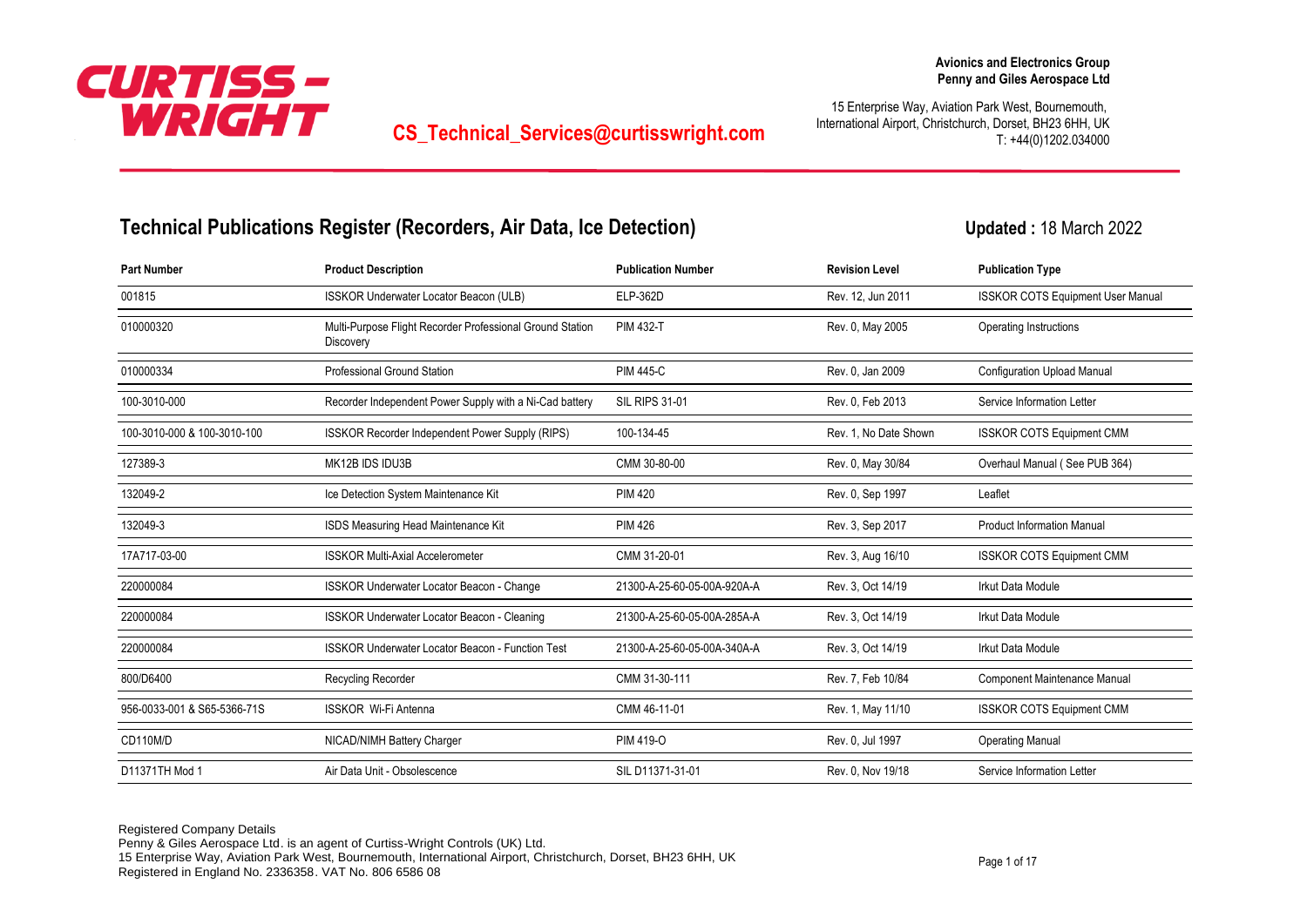

15 Enterprise Way, Aviation Park West, Bournemouth, International Airport, Christchurch, Dorset, BH23 6HH, UK T: +44(0)1202.034000

### **Technical Publications Register (Recorders, Air Data, Ice Detection)**

| <b>Part Number</b> | <b>Product Description</b>                          | <b>Publication Number</b> | <b>Revision Level</b> | <b>Publication Type</b>                                       |
|--------------------|-----------------------------------------------------|---------------------------|-----------------------|---------------------------------------------------------------|
| D11731             | Obsolescence of ADC unit P/N D11731TH MOD 1         | SIL D11731-31-01          | Rev. 0, Nov 19/18     | Service Information Letter                                    |
| D11772 & D11975    | Air Data Unit                                       | CMM 34-10-04              | Rev. 0, May 31/83     | Overhaul Manual                                               |
| D11868             | Pressure Transducer                                 | CMM 31-21-28              | Rev. 0, Jan 30/81     | Overhaul Manual (See PUB 360)                                 |
| D11986             | Airspeed Transducer                                 | CMM 34-10-12              | Rev. 0, Oct 30/84     | Component Maintenance Manual / Illustrated<br>Parts Catalogue |
| D17577/*           | 7300 Cartridge Drive System                         | <b>PIM 172</b>            | Rev.0, Jun 1995       | Operators Manual                                              |
| D17666             | Quick Access Recorder                               | <b>PIM 169</b>            | Rev. 0, April 1982    | <b>Information Manual</b>                                     |
| D17666             | Quick Access Recorder                               | CMM 31-31-64              | Rev. 4, Jan 02/96     | Component Maintenance Manual / Illustrated<br>Parts Catalogue |
| D49000             | Application of Dry Film Lubricant to Battery Holder | <b>SIL DTM D49000</b>     | Rev. 0, Oct 15/15     | Service Information Letter                                    |
| D50046             | Quick Access Recorder                               | CMM 31-31-97              | Rev. 0, Jun 01/03     | Component Maintenance Manual / Illustrated<br>Parts Catalogue |
| D50048             | Cartridge Recorder System                           | <b>PIM 187</b>            | Rev. 0, Oct 1989      | <b>Operators Manual</b>                                       |
| D50048             | Cartridge Recorder System                           | <b>PIM 189-T</b>          | Rev. 3, Jan 1990      | <b>Technical Manual &amp; IPL</b>                             |
| D50049             | Cartridge Recorder                                  | PIM 232-O                 | Rev. 0, Nov 1985      | Operators Manual                                              |
| D50051             | Cartridge Recorder                                  | PIM 213-O                 | Rev. 2, Jun 1987      | <b>Operators Manual</b>                                       |
| D50053             | Cartridge Magnetic Tape Unit                        | PIM 234-O                 | Rev. 0, Jan 1986      | Operators Manual                                              |
| D50330             | <b>Accident Data Recorder</b>                       | <b>PIM 190</b>            | Rev. 0, Oct 1983      | <b>Field Handbook</b>                                         |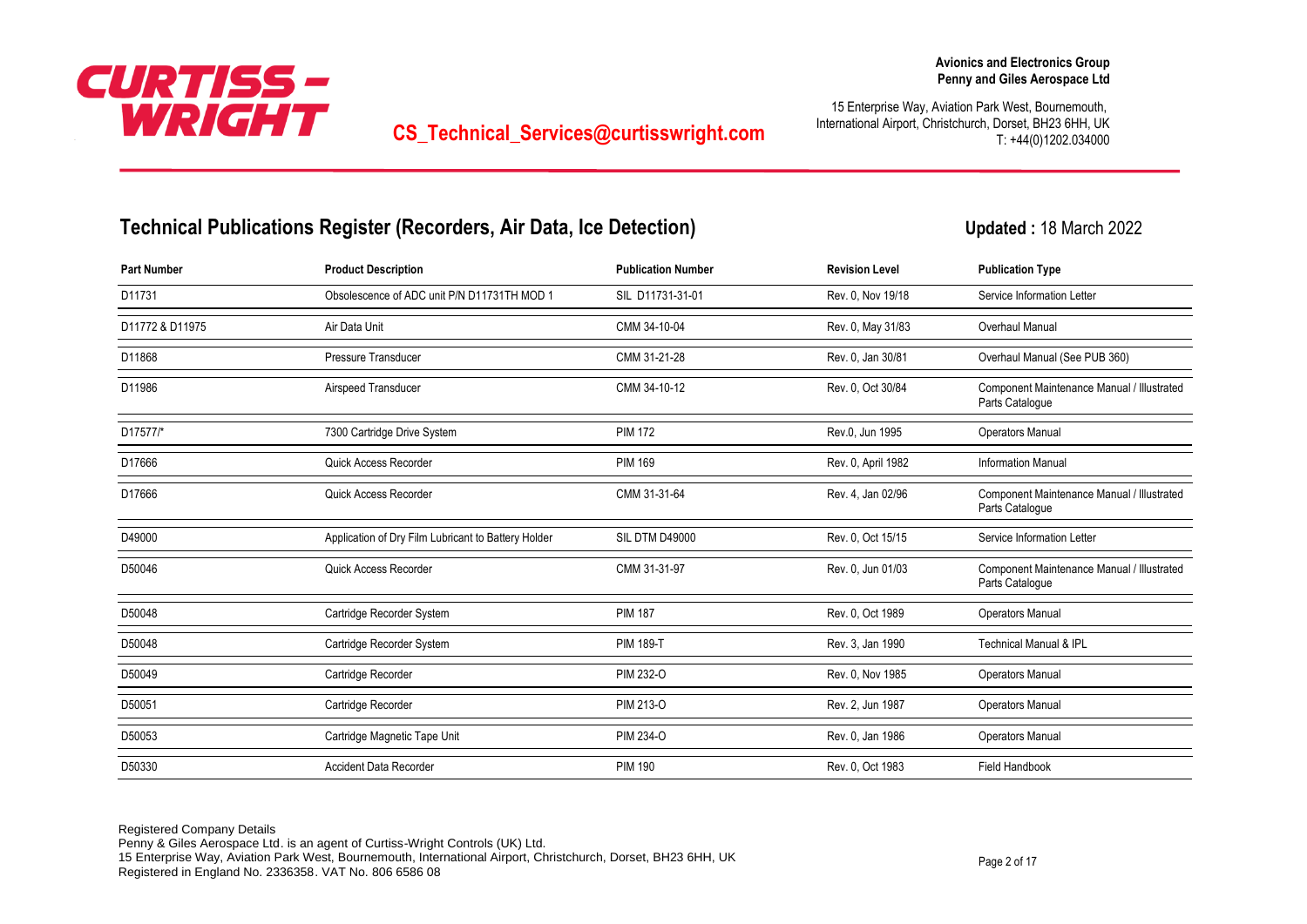

15 Enterprise Way, Aviation Park West, Bournemouth, International Airport, Christchurch, Dorset, BH23 6HH, UK T: +44(0)1202.034000

### **Technical Publications Register (Recorders, Air Data, Ice Detection)**

**Updated :** 18 March 2022

| <b>Part Number</b> | <b>Product Description</b>           | <b>Publication Number</b> | <b>Revision Level</b> | <b>Publication Type</b>                                       |
|--------------------|--------------------------------------|---------------------------|-----------------------|---------------------------------------------------------------|
| D50440             | Magnetic Tape Reader                 | <b>PIM 191</b>            | Rev. 0, Mar1984       | <b>Operators Manual</b>                                       |
| D50521             | 7100 Cartridge System                | <b>PIM 188</b>            | Rev. 0, Jun 1984      | <b>Operators Manual</b>                                       |
| D50759             | Quick Access Recorder                | PIM 231-I                 | Rev. 0, Oct 1985      | <b>Product Information Manual</b>                             |
| D50759             | Quick Access Recorder                | CMM 31-32-31              | Rev. 3, Aug 10/93     | Component Maintenance Manual / Illustrated<br>Parts Catalogue |
| D50761 & D50761/1  | Quick Access Recorder                | CMM 31-32-30              | Rev. 5, Jan 02/14     | Component Maintenance Manual                                  |
| D50761 & D50761-1  | Quick Access Recorder                | IPC 31-32-30              | Rev. 3, May 25/93     | <b>Illustrated Parts Catalogue</b>                            |
| D50761 & D51761/1  | Quick Access Recorder                | PIM 230-I                 | Rev. 2, Jan 1990      | Operators Manual                                              |
| D50761-1-01        | Quick Access Recorder                | PIM 258-I                 | Rev. 1, Jun 1990      | <b>Product Information Manual</b>                             |
| D50761-1-01        | <b>Optical Quick Access Recorder</b> | CMM 31-32-58              | Rev. 6, Dec 23/13     | Component Maintenance Manual / Illustrated<br>Parts Catalogue |
| D50766             | Quick Access Recorder                | PIM 235-I                 | Rev. 0, Apr 1986      | <b>Product Information Manual</b>                             |
| D50766             | Quick Access Recorder                | CMM 31-32-35              | Rev. 2, Nov 01/92     | Component Maintenance Manual / Illustrated<br>Parts Catalogue |
| D50768             | Quick Access Recorder Test Set       | <b>PIM 237-T</b>          | Rev. 0, Jun 1990      | <b>Technical Manual</b>                                       |
| D50769             | <b>Accident Data Recorder</b>        | CMM 31-32-45              | Rev. 1, Aug 12/04     | Component Maintenance Manual / Illustrated<br>Parts Catalogue |
| D51092             | Quick Access Recorder                | CMM 31-32-44              | Rev. 0, Jan 01/89     | Component Maintenance Manual / Illustrated<br>Parts Catalogue |
| D51092             | Quick Access Recorder                | PIM 244-I                 | Rev. 0, Nov 1988      | <b>Product Information Manual</b>                             |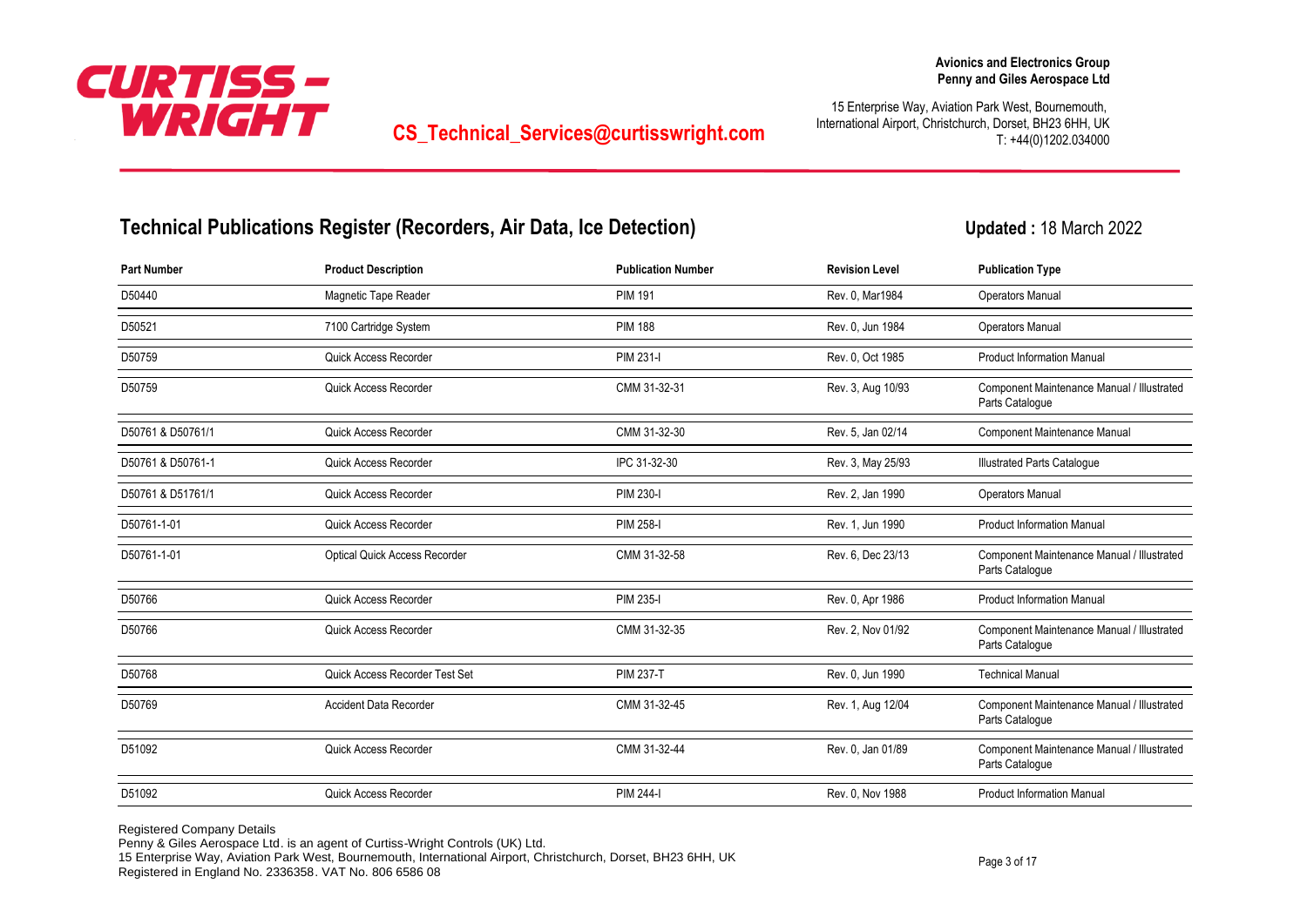

15 Enterprise Way, Aviation Park West, Bournemouth, International Airport, Christchurch, Dorset, BH23 6HH, UK T: +44(0)1202.034000

## **Technical Publications Register (Recorders, Air Data, Ice Detection)**

**Updated :** 18 March 2022

| <b>Part Number</b> | <b>Product Description</b>           | <b>Publication Number</b> | <b>Revision Level</b> | <b>Publication Type</b>                                       |
|--------------------|--------------------------------------|---------------------------|-----------------------|---------------------------------------------------------------|
| D51100             | Cartridge Recorder                   | PIM 254-O                 | Rev. 0, Dec 1987      | <b>Operators Manual</b>                                       |
| D51100             | Cartridge Recorder                   | <b>PIM 254-T</b>          | Rev. 0, Mar 2003      | <b>Technical Manual</b>                                       |
| D51433/*           | Quick Access Recorder Test Set       | <b>PIM 261-R</b>          | Rev. 5, Aug 1992      | Reference Manual                                              |
| D51434             | <b>Optical Quick Access Recorder</b> | CMM 31-32-56              | Rev. 4, Jun 01/14     | Component Maintenance Manual / Illustrated<br>Parts Catalogue |
| D51434-1           | Quick Access Recorder                | CMM 31-32-56              | Rev. 4, Jun 01/14     | Component Maintenance Manual / Illustrated<br>Parts Catalogue |
| D51438             | Quick Access Recorder                | IPC 31-32-63              | Rev. 2, Jun 28/93     | <b>Illustrated Parts Catalogue</b>                            |
| D51438/D51438-1    | Quick Access Recorder                | CMM 31-32-63              | Rev. 3, Feb 22/12     | Component Maintenance Manual                                  |
| D51439-1           | Quick Access Recorder                | PIM 264-I                 | Rev. 0, Apr 1989      | <b>Product Information Manual</b>                             |
| D51439-1           | Quick Access Recorder                | CMM 31-32-64              | Rev. 1, Apr 16/93     | Component Maintenance Manual / Illustrated<br>Parts Catalogue |
| D51439-1           | Quick Access Recorder                | IPC 31-32-64              | Rev. 1, Apr 16/93     | <b>Illustrated Parts Catalogue</b>                            |
| D51440 & D51440-1  | Quick Access Recorder                | IPC 31-32-71              | Rev. 0, Jul 01/91     | <b>Illustrated Parts Catalogue</b>                            |
| D51440-1           | Quick Access Recorder                | PIM 271-                  | Rev. 0, Jan 1990      | <b>Product Information Manual</b>                             |
| D51440-1           | Quick Access Recorder                | CMM 31-32-71              | Rev. 0, Jul 01/91     | Component Maintenance Manual / Illustrated<br>Parts Catalogue |
| D51442             | Quick Access Recorder                | CMM 31-32-91              | Rev. 0, Jan 25/93     | Component Maintenance Manual / Illustrated<br>Parts Catalogue |
| D51442 & D51442-1  | Quick Access Recorder                | PIM 291-I                 | Rev. 0, Jan 1992      | <b>Product Information Manual</b>                             |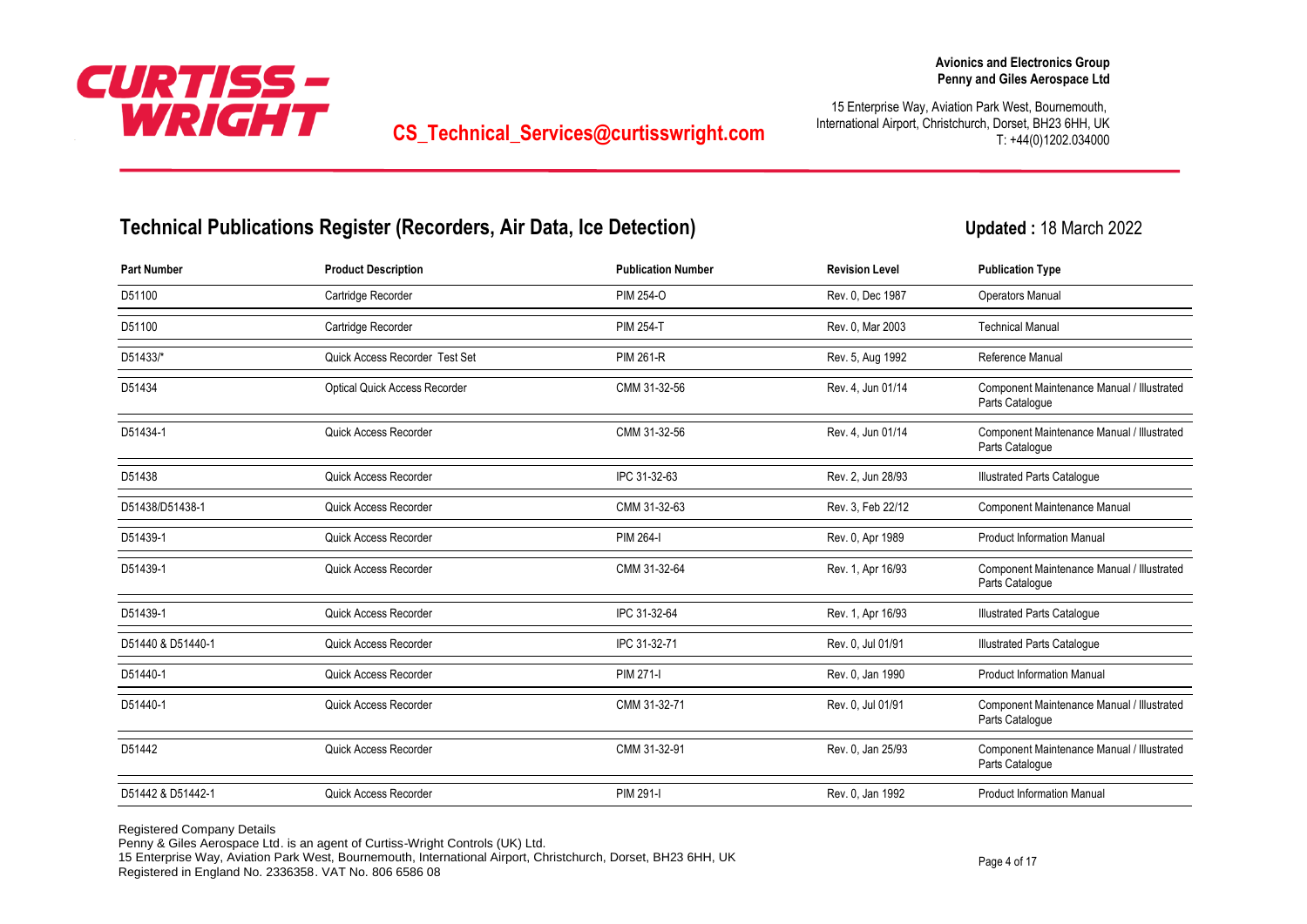

15 Enterprise Way, Aviation Park West, Bournemouth, International Airport, Christchurch, Dorset, BH23 6HH, UK T: +44(0)1202.034000

## **Technical Publications Register (Recorders, Air Data, Ice Detection)**

**Updated :** 18 March 2022

| <b>Part Number</b>     | <b>Product Description</b>                                        | <b>Publication Number</b> | <b>Revision Level</b> | <b>Publication Type</b>                                       |
|------------------------|-------------------------------------------------------------------|---------------------------|-----------------------|---------------------------------------------------------------|
| D51442 & D51442-1      | Quick Access Recorder                                             | IPC 31-32-91              | Rev. 0, Jan 25/93     | <b>Illustrated Parts Cataloque</b>                            |
| D51442-1               | Quick Access Recorder                                             | CMM 31-32-91              | Rev. 0, Jan 25/93     | Component Maintenance Manual / Illustrated<br>Parts Catalogue |
| D51500                 | 910 Flight Data Recorder                                          | <b>PIM 272-O</b>          | Rev. 0, Aug 1990      | <b>Operators Manual</b>                                       |
| D51501                 | Quick Access Recorder Test Set                                    | <b>PIM 429-T</b>          | Rev. 1, Apr 2004      | Technical Manual (Post CE Marking)                            |
| D51501                 | Quick Access Recorder Test Set                                    | <b>PIM 261-T</b>          | Rev. 5, Jul 2014      | <b>Technical Manual</b>                                       |
| D51506                 | Combined Voice Flight Data Recorder                               | CMM 31-32-86              | Rev. 1, Nov 05/93     | Component Maintenance Manual / Illustrated<br>Parts Catalogue |
| D51507                 | 910 Flight Data Recorder                                          | <b>PIM 287-O</b>          | Rev. 0, Jun 1990      | Operators Manual                                              |
| D51508                 | 900 Combined Voice Flight Data Recorder                           | <b>PIM 289-O</b>          | Rev. 0, Jul 1991      | Operators Manual                                              |
| D51508 & D51408E       | Combined Voice Flight Data Recorder                               | IPC 31-32-89              | Rev. 1. Mar 20/94     | <b>Illustrated Parts Cataloque</b>                            |
| D51508 & D51508E       | Combined Voice Flight Data Recorder                               | CMM 31-32-89              | Rev. 1, Mar 29/94     | Component Maintenance Manual / Illustrated<br>Parts Catalogue |
| D51514                 | Cartridge Recorder                                                | <b>PIM 282-O</b>          | Rev. 1, Jul 1991      | <b>Operators Manual</b>                                       |
| D51521, D51506, D51508 | Use of DK290-11 ULD on CVFDR's to replace DK100                   | SIL DK290-11-ULB-01       | Rev. 0, May 06/05     | Service Information Leaflet                                   |
| D51521-012-102         | SSCVFDR Replacement ULB                                           | SB D51521-31-4            | Rev. 0 Jul 03/19      | Service Bulletin                                              |
| D51521-XXX-XXX         | Solid State Combined Voice Flight Data Recorder & Control<br>Unit | PIM 402-I                 | Rev. 0, Aug 1998      | Installation and Operating Manual                             |
| D51521-XXX-XXX         | Solid State Combined Voice Flight Data Recorder & Control<br>Unit | <b>PIM 402-S</b>          | Rev. 0, Jan 1996      | Sales Manual                                                  |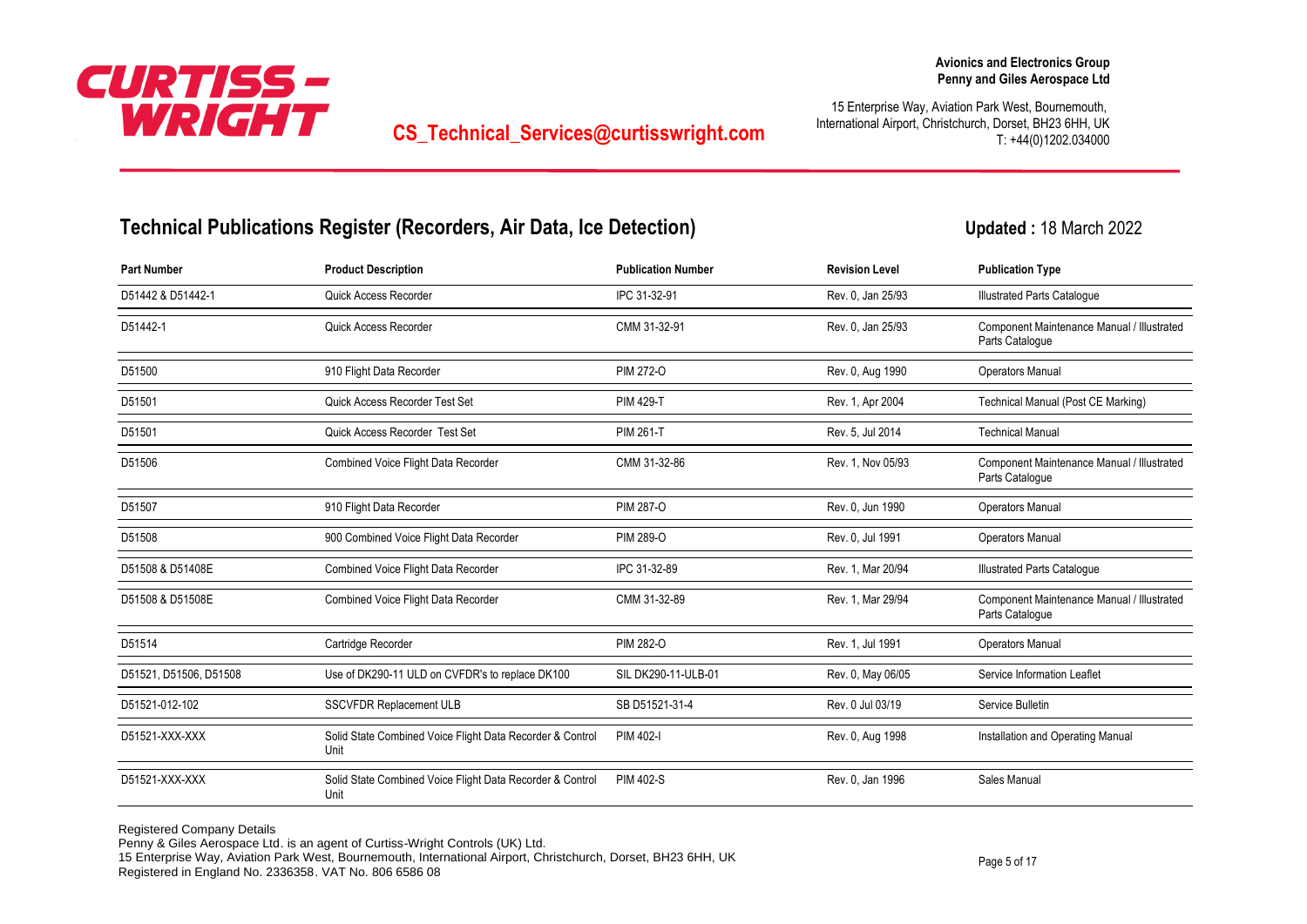

15 Enterprise Way, Aviation Park West, Bournemouth, International Airport, Christchurch, Dorset, BH23 6HH, UK T: +44(0)1202.034000

# **Technical Publications Register (Recorders, Air Data, Ice Detection)**

| <b>Part Number</b> | <b>Product Description</b>                                                                | <b>Publication Number</b> | <b>Revision Level</b> | <b>Publication Type</b>                                       |
|--------------------|-------------------------------------------------------------------------------------------|---------------------------|-----------------------|---------------------------------------------------------------|
| D51521-XXX-XXX     | Solid State Combined Voice Flight Data Recorder -<br>Replacement with MPFR & Adapter Tray | SIL D51521-31-02          | Rev. 0, Jan 2016      | Service Information Leaflet                                   |
| D51521-XXX-XXX     | Solid State Combined Voice Flight Data Recorder -<br>Replacement with MPFR & Adapter Tray | SIL D51521-31-01          | Rev. 1, Oct 04/18     | Service Information Leaflet                                   |
| D51521-XXX-XXX     | Solid State Combined Voice Flight Data Recorder & Cockpit<br><b>Control Unit</b>          | CMM 31-34-02              | Rev. 2, Jun 09/19     | Component Maintenance Manual / Illustrated<br>Parts Catalogue |
| D51535/*           | Automatic Control Test Software                                                           | PIM 407-O                 | Rev. 0, Apr 1996      | Operators Manual                                              |
| D5154X-XXX         | Control Unit                                                                              | IPC 31-34-05              | Rev. 1, Oct 06/98     | <b>Illustrated Parts Catalogue</b>                            |
| D5154X-XXX         | <b>Cockpit Control Unit</b>                                                               | CMM 31-34-05              | Rev. 1, Oct 6/98      | Component Maintenance Manual / Illustrated<br>Parts Catalogue |
| D51553             | Crash Damaged Recovery Equipment                                                          | PIM 410-I                 | Rev. 3, May 1999      | Installation and Operating Manual                             |
| D51555-000000      | Solid State Quick Access Recorder                                                         | CMM 31-34-04              | Rev. 0, Jun 01/95     | Component Maintenance Manual / Illustrated<br>Parts Catalogue |
| D51570             | Portable Replay Equipment - Level 0                                                       | PIM 403-I                 | Rev. 0, Jul 1998      | Installation & Operation Manual                               |
| D51570             | Portable Replay Equipment                                                                 | <b>PIM 444-C</b>          | Rev. 0, Sep 2009      | <b>Configuration Manual</b>                                   |
| D51586             | Data Acquisition Unit                                                                     | CMM 34-14-26              | Rev. 2, Oct 03/18     | Component Maintenance Manual / Illustrated<br>Parts Catalogue |
| D51587             | Data Acquisition Unit - Test Rig                                                          | <b>PIM 427-0</b>          | Rev. 0, Dec 2001      | <b>Operation Manual</b>                                       |
| D51600             | Pitot-Static Leak Tester (Microleak)                                                      | <b>PIM 417-0</b>          | Rev. 2, Nov 2019      | <b>Operating Manual</b>                                       |
| D51605X-XXX        | <b>Hybrid Pressure Transducer</b>                                                         | <b>PIM 421-R</b>          | Rev. 0, Nov 1998      | <b>Application Note</b>                                       |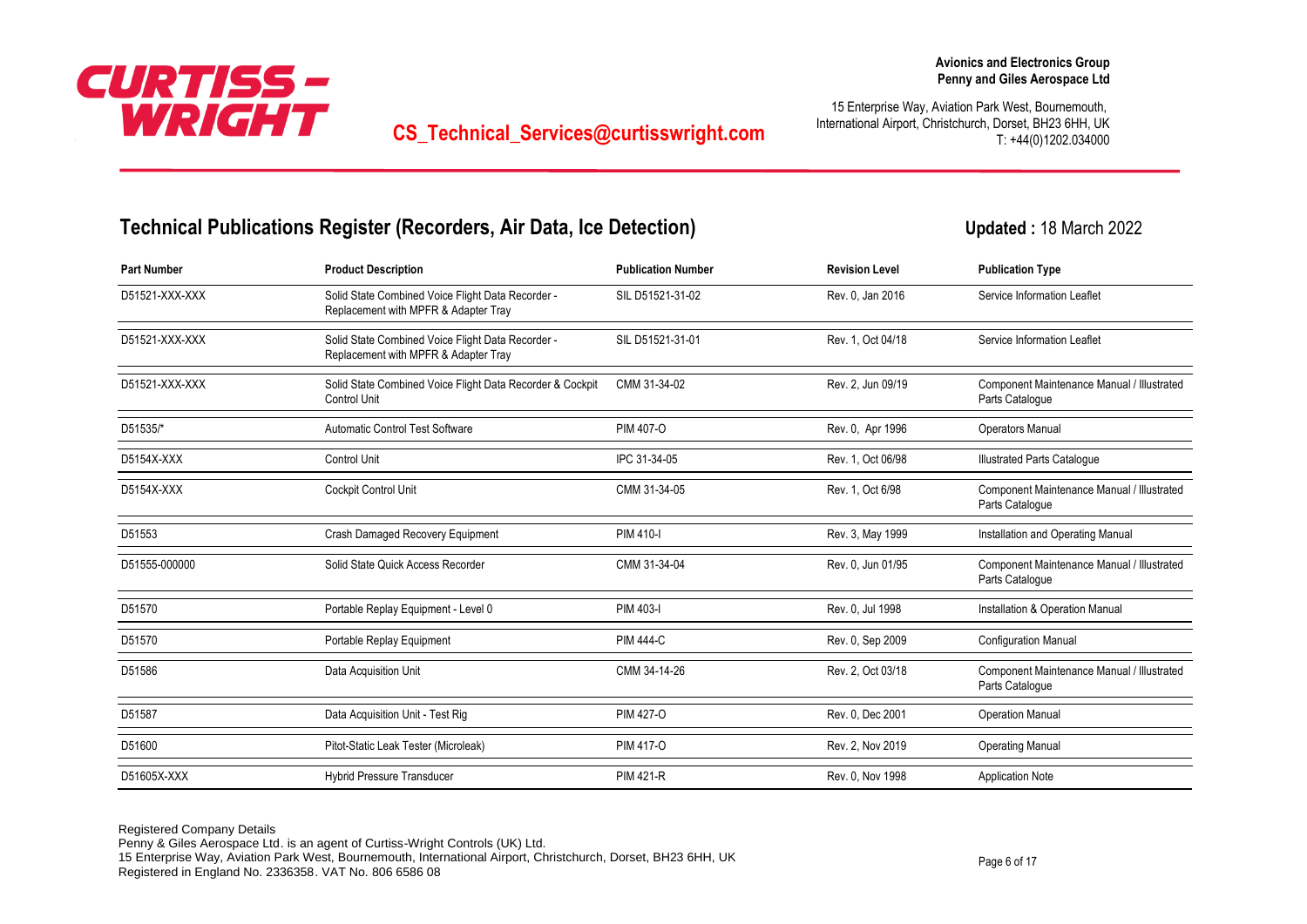

15 Enterprise Way, Aviation Park West, Bournemouth, International Airport, Christchurch, Dorset, BH23 6HH, UK T: +44(0)1202.034000

# **Technical Publications Register (Recorders, Air Data, Ice Detection)**

**Updated :** 18 March 2022

| <b>Part Number</b>    | <b>Product Description</b>                                             | <b>Publication Number</b> | <b>Revision Level</b> | <b>Publication Type</b>                                       |
|-----------------------|------------------------------------------------------------------------|---------------------------|-----------------------|---------------------------------------------------------------|
| D51607-XXX            | Solid State Quick Access Recorder                                      | <b>PIM 430-T</b>          | Rev. 0, Jun 2005      | Technical Manual - Obsolete (superseded by<br>PIM 438-I)      |
| D51607-XXX            | Solid State Quick Access Recorder                                      | PIM 438-I                 | Rev. 2. Feb 2012      | Installation & Operating Manual                               |
| D51610-0316           | Enhanced Software Configurable Air Data Unit                           | CMM 34-14-27              | Rev. 2, May 01/19     | Component Maintenance Manual / Illustrated<br>Parts Catalogue |
| D51610-0903           | Software Configurable Air Data Unit                                    | CMM 34-14-30              | Rev. 1, Jan 02/20     | <b>Component Maintenance Manual</b>                           |
| D51610-2302           | Enhanced Software Configurable Air Data Unit                           | CMM 34-14-29              | Rev. 1, Jan 12/12     | Component Maintenance Manual                                  |
| D51610-XXXX           | Enhanced Software Configurable Air Data Unit (Generic)                 | CMM 34-14-28              | Rev. 0, Sep 08/17     | Component Maintenance Manual                                  |
| D51610-XXXX           | Enhanced Software Configurable Air Data Unit                           | <b>PIM 449-1</b>          | Rev. 4, Nov 10/19     | Installation & Operating Manual                               |
| D51615                | Changes to EASA regulations                                            | <b>SIL D51615-ULB</b>     | Rev. 0, Apr 18/18     | Service Information Leaflet                                   |
| D51615-102            | Multi-Purpose Flight Recorder - End of production (New-Build)          | SB D51615-31-21           | Rev. 0, Jan 05/17     | Service Bulletin                                              |
| D51615-102            | Multi-Purpose Flight Recorder - Improved Fire Protection -<br>Mod 8    | SB D51615-31-20           | Rev. 0, Jul 12/17     | Service Bulletin                                              |
| D51615-102            | Multi-Purpose Flight Recorder - Upgrading a 0102 to a -142-<br>090     | SB D51615-31-23           | Rev. 0, Oct 2018      | Service Bulletin                                              |
| D51615-102            | Multi-Purpose Flight Recorder - Gen -3 Memory Modules                  | SB D51615-31-22           | Rev. 1, Feb 2018      | Service Bulletin                                              |
| D51615-102/D51615-142 | Multi-Purpose Flight Recorder - Upgrade -102 to -142-090 -<br>(Mod 12) | SB D51615-31-18           | Rev. 0, Jul 14/14     | Service Bulletin                                              |
| D51615-122            | MPFR-122 to -142 upgrade                                               | SB D51615-31-32           | Rev. 0, Feb 17/20     | Service Bulletin                                              |
| D51615-133-01         | Multi-Purpose Flight Recorder                                          | PIM 446-I                 | Rev. 0, Dec 2013      | <b>Installation Manual</b>                                    |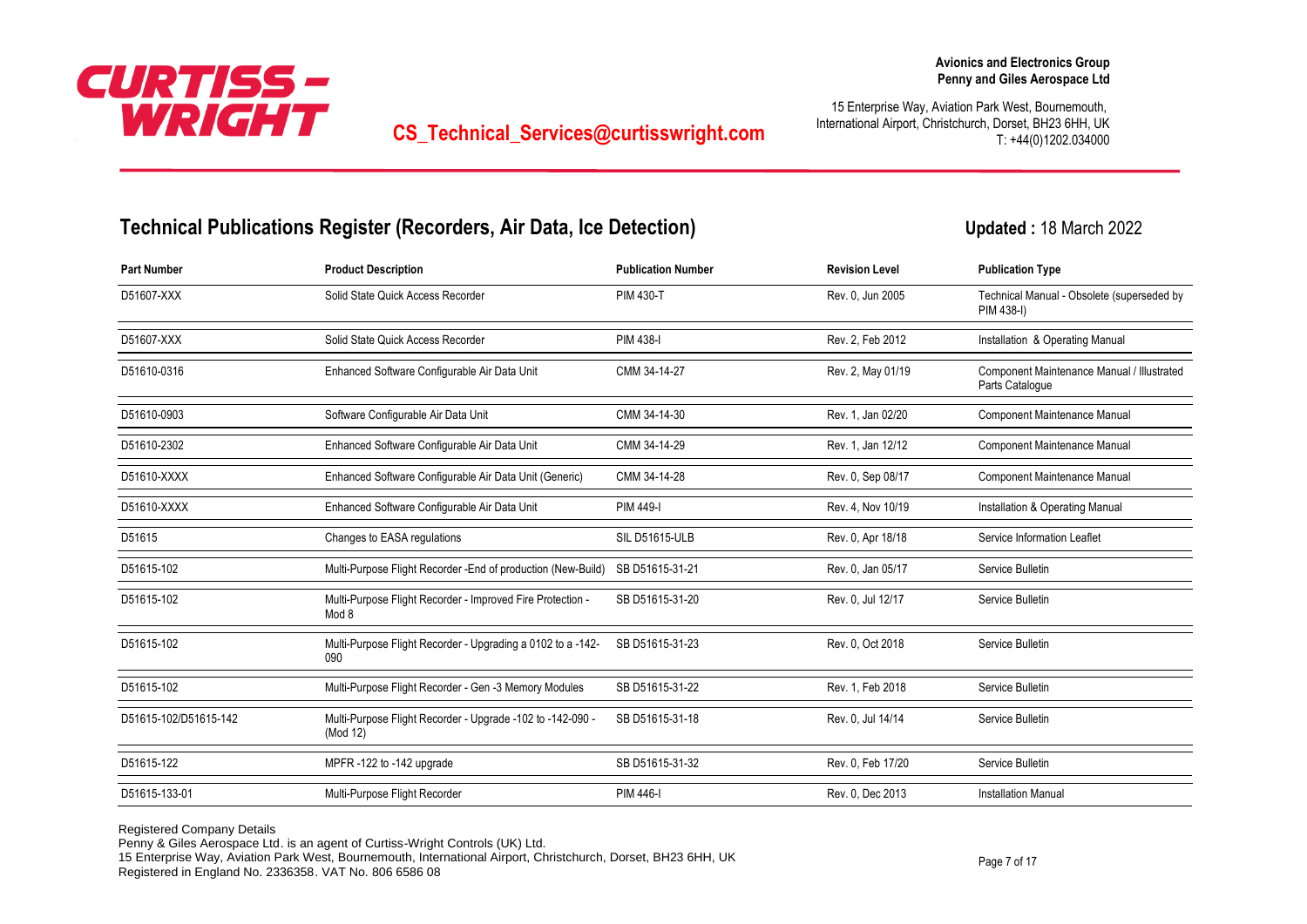

15 Enterprise Way, Aviation Park West, Bournemouth, International Airport, Christchurch, Dorset, BH23 6HH, UK T: +44(0)1202.034000

## **Technical Publications Register (Recorders, Air Data, Ice Detection)**

| <b>Part Number</b>                                                      | <b>Product Description</b>                                           | <b>Publication Number</b> | <b>Revision Level</b> | <b>Publication Type</b>                                       |
|-------------------------------------------------------------------------|----------------------------------------------------------------------|---------------------------|-----------------------|---------------------------------------------------------------|
| D51615-133-01                                                           | Multi-Purpose Flight Recorder                                        | <b>PIM 446-O</b>          | Rev. 4, Jan 2014      | <b>Operating Manual</b>                                       |
| D51615-133-02                                                           | Crash Survivable Cockpit Voice Recorder                              | <b>PIM 447-0</b>          | Rev. 0, Jun 2014      | <b>Operating Manual</b>                                       |
| D51615-133-03                                                           | Crash Survivable Cockpit Voice Recorder                              | <b>PIM 447-1</b>          | Rev. 0, Jun 2014      | <b>Installation Manual</b>                                    |
| D51615-142                                                              | Multi-Purpose Flight Recorder - Software Upgrade - (SW Mod<br>3)     | SB D51615-31-24           | Rev. 2, Jun 27/19     | Service Bulletin                                              |
| D51615-142                                                              | DIMPFR 90-DAY ULB KIT P/N KIT112813                                  | SB D51615-31-29           | Rev. 2, Nov 17/21     | Service Bulletin                                              |
| D51615-142                                                              | MPFR-142 - 90 day ULB use with CSMM                                  | SB D51615-31-28           | Rev. 2, Oct 03/19     | Service Bulletin                                              |
| D51615-142 & D51615-142-090                                             | Dual Input Multi-Purpose Flight Recorder                             | PIM 448-I                 | Rev. 13, Feb 2021     | Installation & Operating Manual                               |
| D51615-142-090                                                          | Multi-Purpose Flight Recorder - Software Upgrade - (SW Mod<br>3)     | SB D51615-31-25           | Rev. 2, Jun 27/19     | Service Bulletin                                              |
| D51615-142-090, D51615-202-090,<br>D51615-203-090 & D51615-3411-250-090 | Underwater Locator Beacon                                            | SB D51615-31-33           | Rev. 0, May 06/20     | Service Bulletin                                              |
| D51615-1XX                                                              | Multi-Purpose Flight Recorder                                        | CMM 31-34-22              | Rev. 10, Nov 05/20    | Component Maintenance Manual / Illustrated<br>Parts Catalogue |
| D51615-202-005 & D51615-202-011                                         | Data Acquisition Flight Recorder - 90 Day ULB/CSMM &<br><b>RCSMM</b> | SB D51615-31-27           | Rev. 3, Oct 03/19     | Service Bulletin                                              |
| D51615-202-011                                                          | <b>DAFR</b>                                                          | SB D51615-31-31           | Rev. 0, Feb 26/20     | Service Bulletin                                              |
| D51615-202-011 and D51615-202-011-<br>090                               | Data Acquisition Flight Recorder - SW upgrade                        | SB D51615-31-26           | Rev. 2, Nov 17/21     | Service Bulletin                                              |
| D51615-202-XXX and D51615-203-XXX                                       | DAFR & DIDAFR - 90-Day ULB Kit P/N KIT112814                         | SB D51615-31-19           | Rev. 10, Nov 17/21    | Service Bulletin                                              |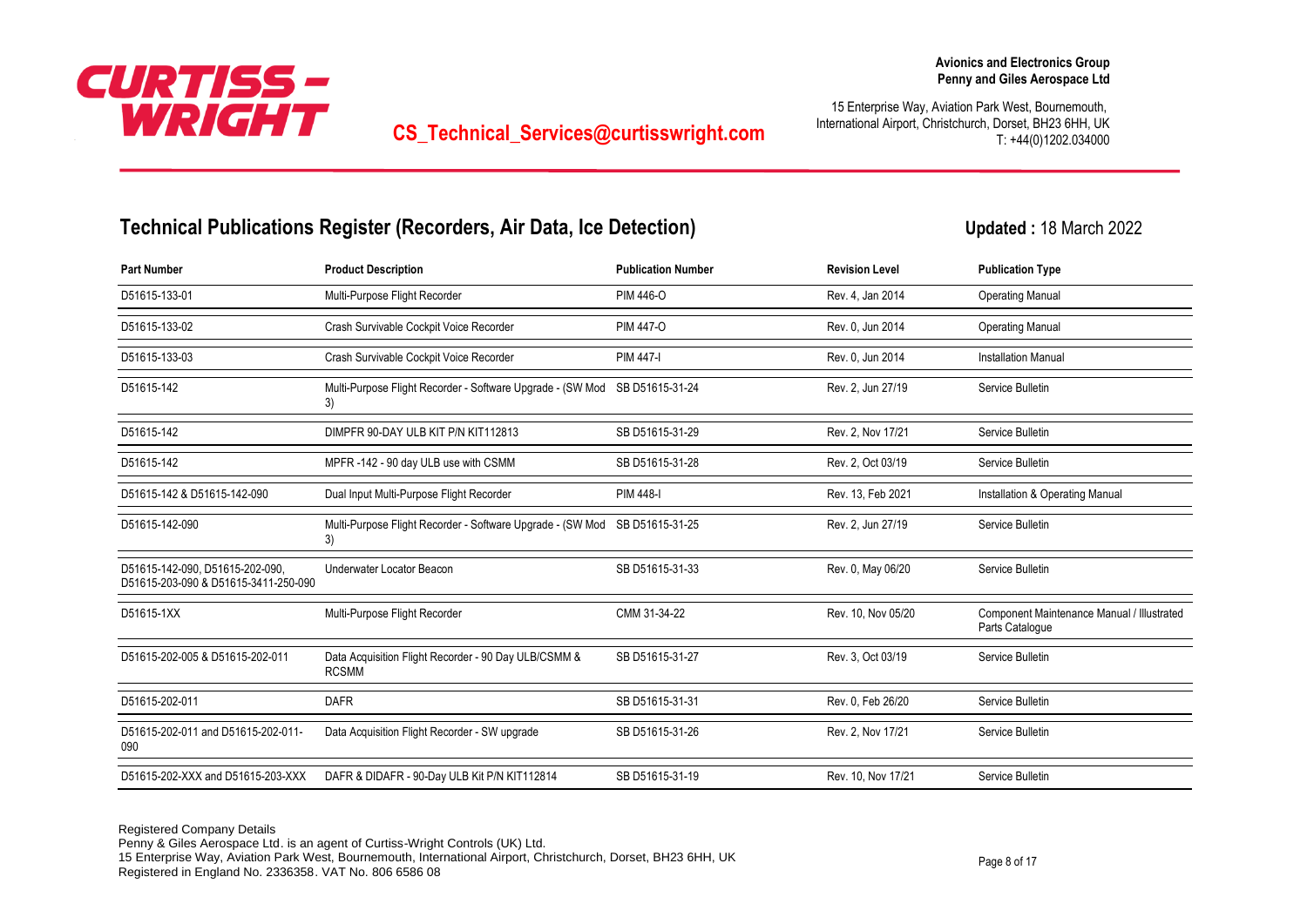

15 Enterprise Way, Aviation Park West, Bournemouth, International Airport, Christchurch, Dorset, BH23 6HH, UK T: +44(0)1202.034000

# **Technical Publications Register (Recorders, Air Data, Ice Detection)**

| <b>Part Number</b>                        | <b>Product Description</b>                                        | <b>Publication Number</b> | <b>Revision Level</b> | <b>Publication Type</b>                                       |
|-------------------------------------------|-------------------------------------------------------------------|---------------------------|-----------------------|---------------------------------------------------------------|
| D51615-202-XXX/D51615-202-XXX-090         | Data Acquisition Flight Recorder                                  | PIM 434-I                 | Rev. 21, Jan 2021     | Installation and Operating Manual                             |
| D51615-203-006                            | Data Acquisition Flight Recorder - Updated Software               | SB D51615-31-9            | Rev. 1, Sep 03/19     | Service Bulletin                                              |
| D51615-203-012                            | DIDAFR S/W Rel 04                                                 | SB D51615-31-34           | 0                     | Service Bulletin                                              |
| D51615-203-XXX & D51615-202-XXX-090       | Dual Input Data Acquisition Flight Recorder                       | PIM 454-I                 | Rev. 14, Feb 2021     | Installation & Operating Manual                               |
| D51615-20X-XXX-XXX                        | Data Acquisition Flight Recorder                                  | CMM 31-34-26              | Rev. 6, Nov 05/20     | <b>Component Maintenance Manual</b>                           |
| D51615-3411-250                           | Enhanced Multi-Purpose Flight Recorder - CSMM to RCSMM<br>(Mod 1) | SB D51615-3411-31-01      | Rev. 0, Feb 15/16     | Service Bulletin                                              |
| D51615-3411-250                           | Enhanced Multi-Purpose Flight Recorder                            | CMM 31-34-28              | Rev. 8, Oct 22/19     | Component Maintenance Manual / Illustrated<br>Parts Catalogue |
| D51615-3411-250-090                       | SB to cover EMPFR with CSMM/RCSMM & 90 day ULB                    | SB D51615-3411-31-02      | Rev. 0, Oct 22/19     | Service Bulletin                                              |
| D51615-3411-250-090                       | <b>EMPFR ULB KIT details</b>                                      | SB D51615-31-30           | Rev. 2, Mar 23/21     | Service Bulletin                                              |
| D51615-3411-XXX & D51615-3411-XXX-<br>090 | Enhanced Multi-Purpose Flight Recorder                            | PIM 451-                  | Rev 15, Jan 2021      | Installation & Operating Manual                               |
| D51615-XXX                                | Multi-Purpose Flight Recorder - Data Rate Check                   | SB D51615-31-5            | Rev 5, Feb 2020       | Service Bulletin                                              |
| D51615-XXX                                | Flight Recorder ULB                                               | <b>SIL D51615-ULB</b>     | Rev. 0, Apr 18/18     | Service Information Letter                                    |
| D51615-XXX                                | "CE Marking" On MPFR Identification Label                         | SIL D51615-31-05          | Rev. 0, Dec 17/12     | Service Information Leaflet                                   |
| D51615-XXX                                | Foot fittings/ULB mounting brackets                               | SIL D51615-31-08          | Rev. 0, Dec 17/20     | SIL                                                           |
| D51615-XXX                                | Multi-Purpose Flight Recorder                                     | <b>PIM 422-1</b>          | Rev. 20, Nov 2019     | Installation & Operating Manual                               |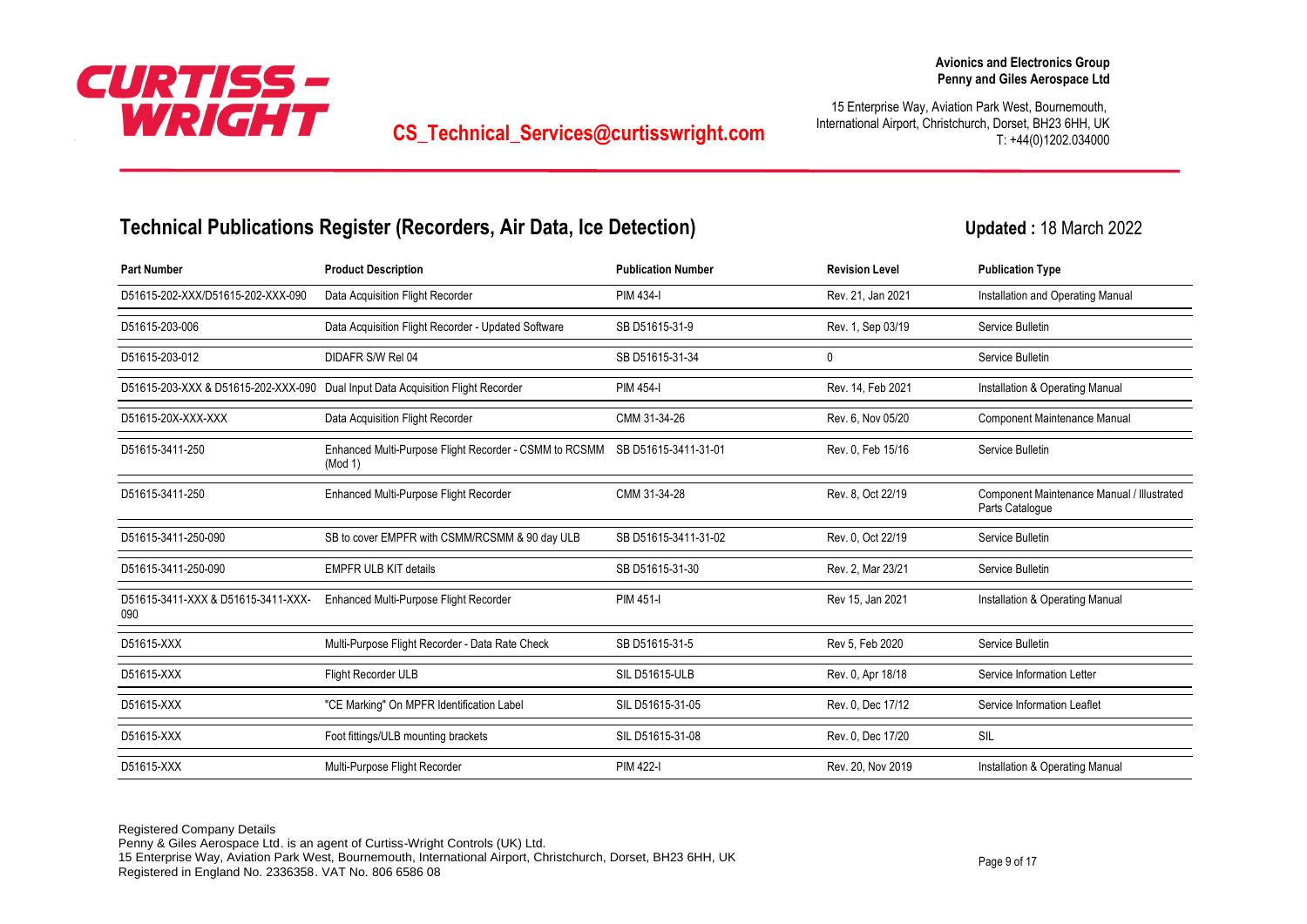

15 Enterprise Way, Aviation Park West, Bournemouth, International Airport, Christchurch, Dorset, BH23 6HH, UK T: +44(0)1202.034000

# **Technical Publications Register (Recorders, Air Data, Ice Detection)**

**Updated :** 18 March 2022

| <b>Part Number</b>                           | <b>Product Description</b>                                       | <b>Publication Number</b> | <b>Revision Level</b> | <b>Publication Type</b>                    |
|----------------------------------------------|------------------------------------------------------------------|---------------------------|-----------------------|--------------------------------------------|
| D51616-(All Variants)                        | <b>Cockpit Control Unit</b>                                      | CMM 31-34-23              | Rev. 1. Nov 19/19     | Component Maintenance Manual               |
| D51616-1010, D51616-1101 and D51616-<br>1021 | Cockpit Control Unit - Mod Status                                | SB D51616-31-01           | Rev. 0. Jun 04/14     | Service Bulletin                           |
| D51616-1011                                  | Cockpit Control Unit - New Pre-Amp. - Mod 3                      | SB D51616-31-02           | Rev. 0, Mar 07/14     | Service Bulletin                           |
| D51616-102 & D51616-202                      | Cockpit Control Unit Redesign of Control Unit PEC                | SB D51616-31-08           | Rev. 0, Dec 11/19     | Service Bulletin                           |
| D51616-1021                                  | Cockpit Control Unit - New Pre-Amp. - Mod 2                      | SB D51616-31-03           | Rev. 0, Mar 07/14     | Service Bulletin                           |
| D51616-10X                                   | Cockpit Control Unit - New Pre-Amp. - Mod 5                      | SB D51616-31-05           | Rev. 0, Mar 07/14     | Service Bulletin                           |
| D51616-2021                                  | Cockpit Control Unit - New Pre-Amp. - Mod 3                      | SB D51616-31-04           | Rev. 0, Mar 07/14     | Service Bulletin                           |
| D51616-20X                                   | Cockpit Control Unit - New Pre-Amp. - Mod 4                      | SB D51616-31-06           | Rev. 0. Mar 07/14     | Service Bulletin                           |
| D51616-XXX                                   | Cockpit Control Unit - Earth Bonding                             | SB D51616-31-07           | Rev. 0, May 10/17     | Service Bulletin                           |
| D51620                                       | MPFR Ground Support Interface                                    | <b>PIM 428-O</b>          | Rev. 5, Nov 2019      | Operating Instructions                     |
| D51621-001                                   | Multi-Purpose Flight Recorder Automatic Test Equipment - 2       | PIM 440-O                 | Rev. 2, Oct 2016      | <b>User Manual</b>                         |
| D51623/D51702                                | Microphone Testing Procedure                                     | CMM 31-20-01              | Rev. 1, Jul 11/19     | <b>Component Maintenance Manual</b>        |
| D51623-XXXX                                  | Cockpit Area Microphone - Replacement of existing<br>equipment   | SB D51623-31-01           | Rev. 2, Jan 02/19     | Service Bulletin                           |
| D51624                                       | Crash Damage Recovery Equipment - Special Recovery<br>Techniques | <b>PIM 462-T</b>          | Rev. 0, Jun 10/19     | Technical Manual (Supplement to PIM 456-O) |
| D51624                                       | Crash Damage Recovery Equipment - Replacement of<br>Damaged CSMM | SIL CDRE D51624           | Rev. 0, Mar 17/15     | Service Information Instructions           |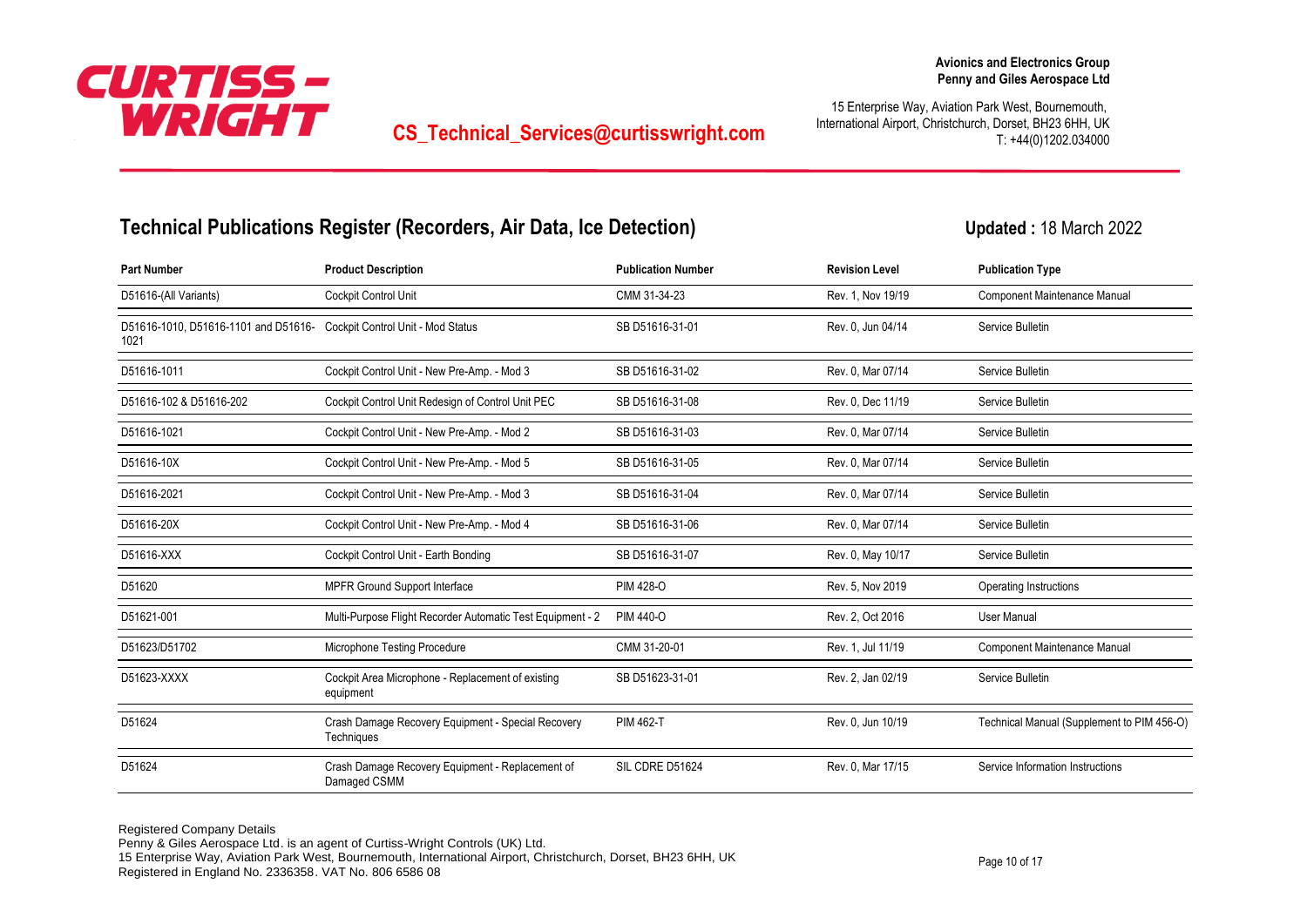

15 Enterprise Way, Aviation Park West, Bournemouth, International Airport, Christchurch, Dorset, BH23 6HH, UK T: +44(0)1202.034000

# **Technical Publications Register (Recorders, Air Data, Ice Detection)**

| <b>Part Number</b> | <b>Product Description</b>                                     | <b>Publication Number</b>   | <b>Revision Level</b> | <b>Publication Type</b>         |
|--------------------|----------------------------------------------------------------|-----------------------------|-----------------------|---------------------------------|
| D51624             | Crash Damage Recovery Equipment                                | PIM 431-O                   | Rev. 2, Nov 2014      | <b>Operating Manual</b>         |
| D51624             | Crash Damage Recovery Equipment (2 Case)                       | <b>PIM 456-O</b>            | Rev. 6, Nov 2019      | <b>Operating Manual</b>         |
| D51638-001         | Hawk Accident Data Recorder                                    | PIM 442-I                   | Rev. 0, Aug 2008      | Installation & Operating Manual |
| D51640-XXXX        | Cockpit Panel Quick Access Recorder                            | <b>PIM 433-T</b>            | Rev. 1, Jul 2007      | <b>Technical Manual</b>         |
| D51640-XXXX        | Cockpit Panel Quick Access Recorder                            | PIM 437-                    | Rev. 5, Nov 2019      | Installation & Operating Manual |
| D51647             | <b>ISDS Electronics Unit</b>                                   | CMM 30-81-04                | Rev. 1, Sep 05/18     | Component Maintenance Manual    |
| D51648             | <b>ISDS Measuring Head</b>                                     | CMM 30-81-05                | Rev. 6, Sep 05/18     | Component Maintenance Manual    |
| D51648             | <b>ISDS Measuring Head</b>                                     | CMM 30-81-05                | Rev. 6, Sep 15/18     | Component Maintenance Manual    |
| D51650 & D51549    | Multi-Purpose Flight Recorder Advanced Data Recovery<br>System | PIM 439-O                   | Rev. 0, Mar 2007      | Operating Instructions          |
| D51651             | Monitoring Download Unit 379                                   | PIM 441-I                   | Rev.3, Nov 2019       | Installation & Operating Manual |
| D51652-1100        | Icing Severity Detection System II                             | <b>PIM 450</b>              | Rev. 2. Nov 2013      | Maintenance Manual              |
| D51652-2200        | Icing Severity Detection System II                             | <b>PIM 453</b>              | Rev. 0, Feb 2010      | Maintenance Manual              |
| D51654-001         | Harrier Replacement Accident Data Recorder                     | <b>PIM 443</b>              | Rev. 0, May 2010      | Installation & Operating Manual |
| D51684             | <b>ISSKOR System (Irkut)</b>                                   | PS-MC21-TRM1                | Rev. 4, Aug 23/18     | <b>Training Manual</b>          |
| D51685             | ISSKOR Imaging Multi-Purpose Flight Recorder - Change          | 21300-A-31-30-01-00A-920A-A | Rev. 3, Oct 14/19     | <b>Irkut Data Module</b>        |
| D51685             | ISSKOR Imaging Multi-Purpose Flight Recorder - Testing         | 21300-A-31-30-01-00A-411A-A | Rev.3, Oct 14/19      | <b>Irkut Data Module</b>        |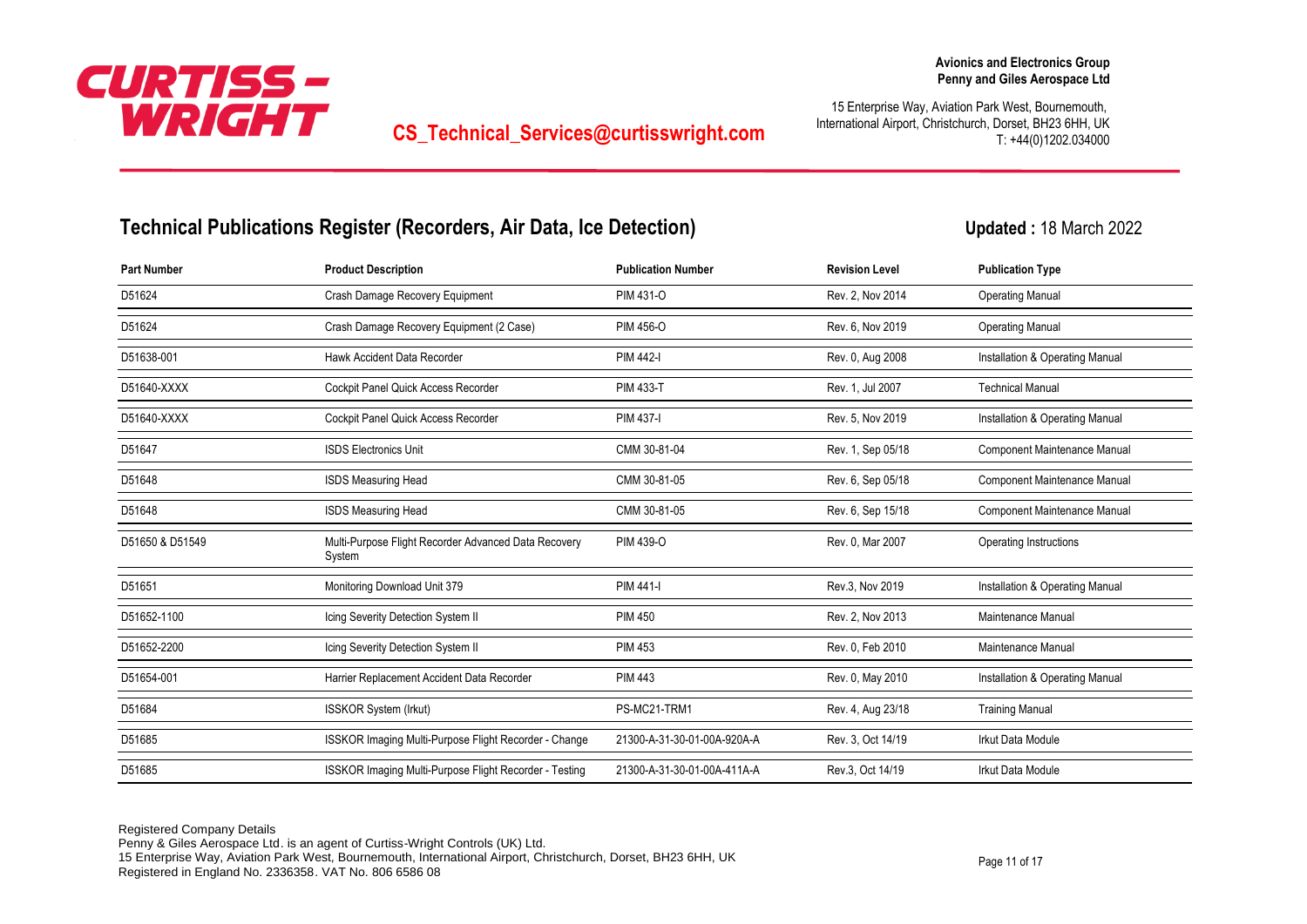

15 Enterprise Way, Aviation Park West, Bournemouth, International Airport, Christchurch, Dorset, BH23 6HH, UK T: +44(0)1202.034000

## **Technical Publications Register (Recorders, Air Data, Ice Detection)**

**Updated :** 18 March 2022

| <b>Part Number</b> | <b>Product Description</b>                              | <b>Publication Number</b>   | <b>Revision Level</b> | <b>Publication Type</b>          |
|--------------------|---------------------------------------------------------|-----------------------------|-----------------------|----------------------------------|
| D51686             | <b>ISSKOR Integrated Cockpit Control Unit - Change</b>  | 21300-A-46-30-18-00A-920A-A | Rev. 3, Oct 14/19     | <b>Irkut Data Module</b>         |
| D51686             | <b>ISSKOR Integrated Cockpit Control Unit - Testing</b> | 21300-A-46-30-18-00A-411A-A | Rev. 3, Oct 14/19     | <b>Irkut Data Module</b>         |
| D51687             | <b>ISSKOR Cockpit Area Camera</b>                       | CMM 25-70-14                | Rev. 0, Apr 11/17     | <b>ISSKOR COTS Equipment CMM</b> |
| D51687             | <b>ISSKOR Cockpit Area Camera</b>                       | 21300-A-23-71-02-00A-920A-A | Rev. 4, Aug 08/20     | <b>IRKUT Data Module</b>         |
| D51701-001         | Fortress Ident Label Replacement                        | SIL D51701-31-02            | Rev. 3, Mar 22/19     | Service Information Letter       |
| D51701-005-02      | Fortress BGA Label Replacement                          | SIL D51701-31-05            | Rev. 0, Aug 19/20     | Service Information Leaflet      |
| D51701-XXX         | <b>Fortress CPMM</b>                                    | PIM 461-                    | Rev. 0, Jul 14/2020   | Installation & Operating Manual  |
| D51701-XXX(-XX)    | To communicate MOD1 SW upgrade to Fortress              | SB D51701-31-03             | Rev. 0, Aug 06/20     | Service Bulletin                 |
| D51701-XXX(-XX)    | Fortress Recorder - Minor Logic Error                   | SB D51701-31-01             | Rev. 0, Aug 12/19     | Service Bulletin                 |
| D51701-XXX(-XX)    | Underwater Locator Beacon/Device                        | SB D51701-31-02             | Rev. 0, May 06/20     | Service Bulletin                 |
| D51701-XXX(-XX)    | Fortress Recorder                                       | CMM 31-34-30                | Rev. 1. Jun 15/20     | Component Maintenance Manual     |
| D51701-XXX(-XX)    | Fortress Maintenance Test Interface (MTI)               | <b>PIM 459-O</b>            | Rev. 2, Nov 18/2021   | Operating Instructions           |
| D51701-XXX(-XX)    | Replacement of Identification Label                     | SIL D51701-31-01            | Rev. 3, Sept 2021     | Service Information Letter       |
| D51701-XXX(-XX)    | Fortress Recorder                                       | PIM 458-I                   | Rev. 5, Feb 15/2021   | Installation & Operating Manual  |
| D51702             | ISSKOR Cockpit Area Microphone - Change                 | 21300-A-23-71-01-00A-920A-A | Rev. 3, Oct 14/19     | Irkut Data Module                |
| D51702             | ISSKOR Cockpit Area Microphone - Testing                | 21300-A-23-71-01-00A-411A-A | Rev.3, Oct 14/19      | <b>Irkut Data Module</b>         |
| D51702-02          | Cockpit Area Microphone                                 | SIL D51702-31-01            | Rev. 0, Aug 27/20     | Service Information letter       |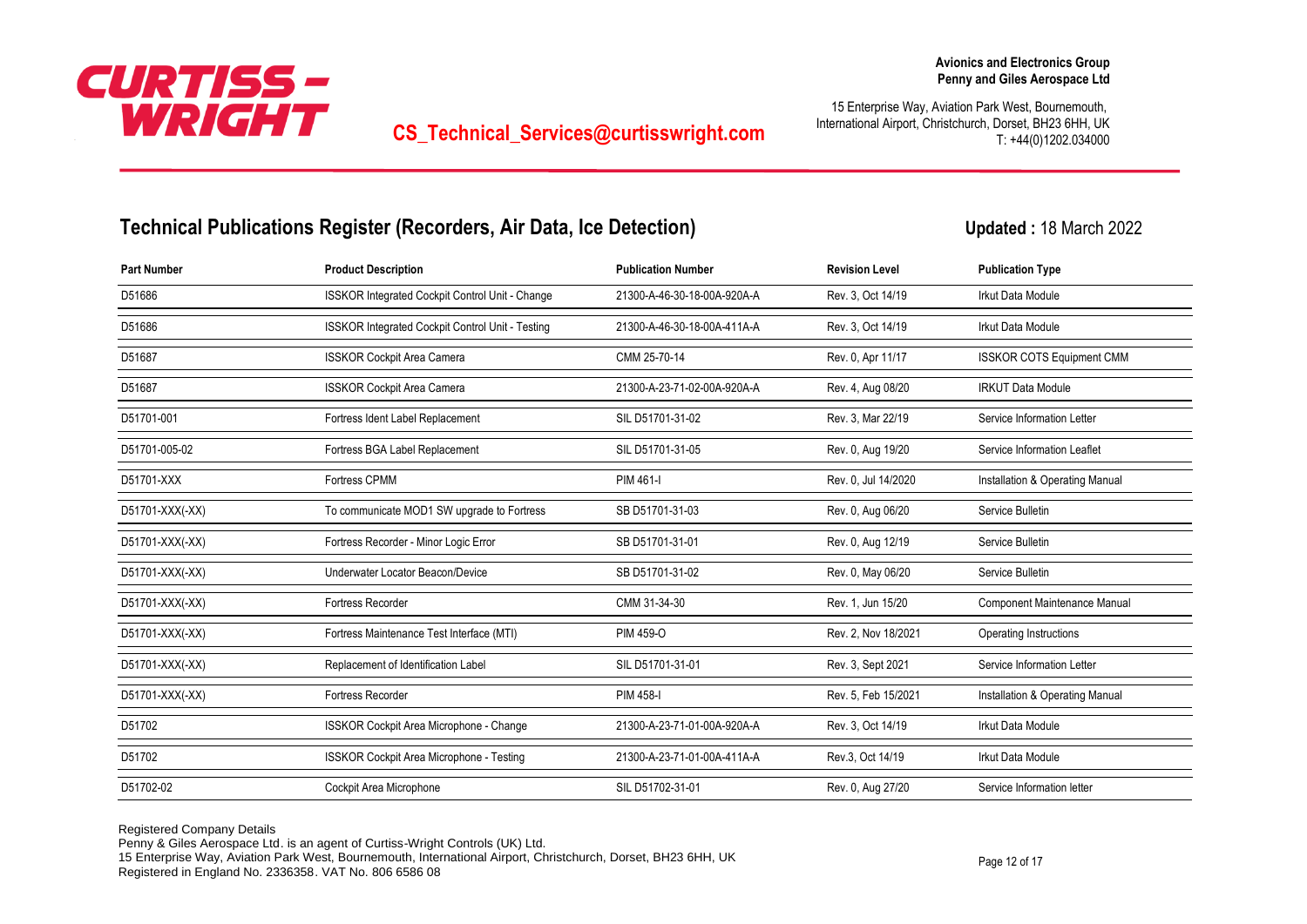

15 Enterprise Way, Aviation Park West, Bournemouth, International Airport, Christchurch, Dorset, BH23 6HH, UK T: +44(0)1202.034000

# **Technical Publications Register (Recorders, Air Data, Ice Detection)**

**Updated :** 18 March 2022

| <b>Part Number</b>          | <b>Product Description</b>                                       | <b>Publication Number</b>   | <b>Revision Level</b> | <b>Publication Type</b>                                            |
|-----------------------------|------------------------------------------------------------------|-----------------------------|-----------------------|--------------------------------------------------------------------|
| D51702-10                   | Cockpit Area Microphone Replacement of discontinued<br>equipment | SB D51702-31-01             | Rev. 0, Jan 20/20     | Service Bulletin                                                   |
| D51702-XX                   | Cockpit Area Microphone                                          | CMM 31-20-02                | Rev. 0, Oct 18/18     | Component Maintenance Manual                                       |
| D51703                      | ISSKOR Enhanced Flight Data Monitoring Unit - Testing            | 21300-A-31-30-44-00A-411A-A | Rev. 0, Aug 2014      | <b>Irkut Data Module</b>                                           |
| D51703                      | EFDMU - Testing                                                  | 21300-A-31-70-01-00A-411A-A | Rev. 2, Dec 16/2020   | <b>IRKUT Data Module</b>                                           |
| D51703                      | ISSKOR Enhanced Flight Data Monitoring Unit - Change             | 21300-A-31-70-01-00A-920A-A | Rev. 3, Dec 16/2020   | <b>Irkut Data Module</b>                                           |
| D51705                      | <b>ISSKOR Multi-Axial Accelerometer</b>                          | 21300-A-31-20-00-00A-920A-A | Rev. 4, Aug 08/20     | <b>IRKUT Data Module</b>                                           |
| D51706                      | <b>ISSKOR Wireless Download Unit</b>                             | 910-D51706                  | Rev. 2, Jun 01/15     | <b>ISSKOR COTS Equipment Technical Manual</b>                      |
| D51707                      | ISSKOR Recorder Independent Power Supply (RIPS)                  | 21300-A-31-70-00-00A-920A-A | Rev. 4, Aug 08/20     | <b>IRKUT Data Module</b>                                           |
| D51709                      | Fortress CDRE Operation                                          | <b>PIM 460-O</b>            | Rev. 1, Sep 27/21     | PIM                                                                |
| D51728-0-X                  | Honeywell Fortress CVR / HCR-25                                  | PIM 463-I                   | Rev. 1, Mar 15/2022   | Installation & Operating Manual<br>Installation & Operating Manual |
| D51728-0-X                  | Honeywell Fortress CVR / HCR-25                                  | CMM 31-34-31                | Rev. 2, Nov 03/20     | Component Maintenance Manual                                       |
| D51728-0-X                  | Honeywell Fortress CVR                                           | CMM 23-70-01                | Rev. 6, Sep 21/2021   | <b>CMM</b>                                                         |
| D51728-1-X                  | Honeywell Fortress FDR / HCR-25                                  | CMM 31-34-32                | Rev. 1, Apr 29/21     | Component Maintenance Manual                                       |
| D52000-43000 & D52000-44000 | PC Card Quick Access Recorder                                    | PIM 431-                    | Rev. 0, Jan 21/04     | Installation & Operating Manual                                    |
| D52000-44000                | PC Card Quick Access Recorder                                    | CMM 31-34-25                | Rev. 5, Jan 28/18     | Component Maintenance Manual                                       |
| D52000-4XXXX                | <b>Optical Quick Access Recorder</b>                             | PIM 401-I                   | Rev. 1, Oct 2005      | Installation and Operating Manual                                  |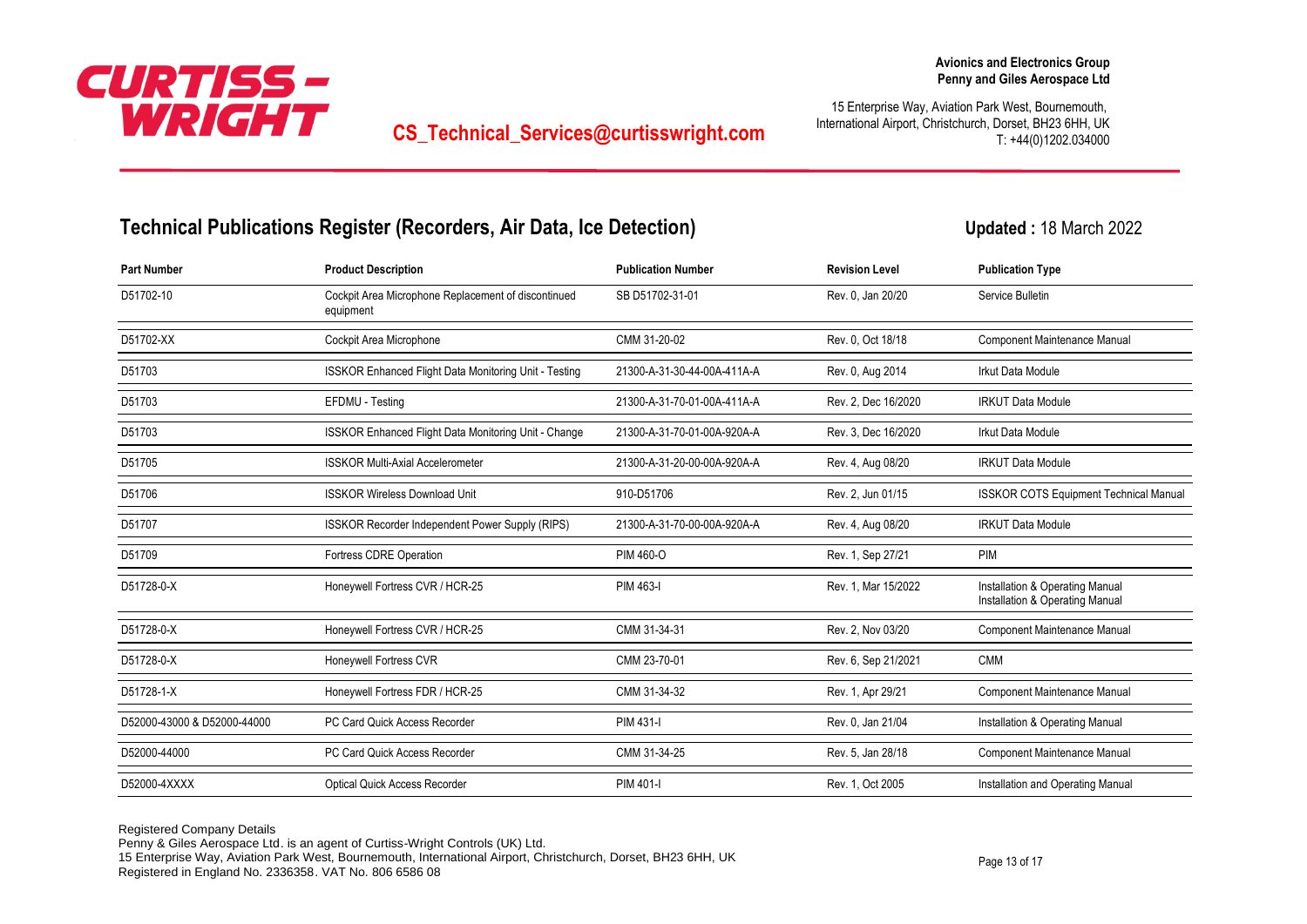

15 Enterprise Way, Aviation Park West, Bournemouth, International Airport, Christchurch, Dorset, BH23 6HH, UK T: +44(0)1202.034000

### **Technical Publications Register (Recorders, Air Data, Ice Detection)**

**Updated :** 18 March 2022

| <b>Part Number</b>          | <b>Product Description</b>                                       | <b>Publication Number</b> | <b>Revision Level</b> | <b>Publication Type</b>            |
|-----------------------------|------------------------------------------------------------------|---------------------------|-----------------------|------------------------------------|
| D52000-4XXXX                | PC Card Quick Access Recorder                                    | IPC 31-34-25              | Rev. 5, Jul 20/18     | <b>Illustrated Parts Catalogue</b> |
| D52000-4XXXX                | <b>Optical Quick Access Recorder</b>                             | IPC 31-34-01              | Rev. 7, Jul 16/15     | Illustrated Parts Catalogue        |
| D52000-4XXXX                | <b>Optical Quick Access Recorder</b>                             | CMM 31-34-01              | Rev. 7, Nov 29/18     | Component Maintenance Manual       |
| D52000-63000                | PC Card Quick Access Recorder                                    | CMM 31-34-24              | Rev. 5, Jun 12/19     | Component Maintenance Manual       |
| D52000-63000                | PC Card Quick Access Recorder                                    | IPC 31-34-24              | Rev. 7, Jul 20/18     | <b>Illustrated Parts Catalogue</b> |
| D52000-63000 & D52000-64000 | PC Card Quick Access Recorder                                    | PIM 430-I                 | Rev. 0, Jan 2004      | Installation & Operating Manual    |
| D52000-6XXXX                | Optical Quick Access Recorder - Dissable RS422 Operation         | SB D52000-6XXXX-31-14     | Rev. 0, Nov 18/98     | Service Bulletin                   |
| D52000-6XXXX                | Optical Quick Access Recorder                                    | PIM 400-I                 | Rev. 1, Aug 2005      | Installation and Operating Manual  |
| D52000-6XXXX                | <b>Optical Quick Access Recorder</b>                             | IPC 31-34-00              | Rev. 7, Jul 16/15     | <b>Illustrated Parts Catalogue</b> |
| D52000-6XXXX                | Optical Quick Access Recorder                                    | CMM 31-34-00              | Rev. 8, Aug 22/16     | Component Maintenance Manual       |
| D52000-XXXXX                | <b>Optical Quick Access Recorder</b>                             | <b>PIM 400-S</b>          | Rev. 0, Aug 1996      | Sales Manual                       |
| D52000-XXXXX                | PC Card Quick Access Recorder - Adhesive on screws - Mod<br>02   | SB D52000-XXXXX-31-01     | Rev. 0, Aug 2014      | Service Bulletin                   |
| D52000-XXXXX                | Optical Quick Access Recorder - New Fuse Holder                  | SB D52000-XXXXX-31-03     | Rev. 0, Jul 19/18     | Service Bulletin                   |
| D52000-XXXXX                | PC Card Quick Access Recorder - Discontinued 256mb Card          | SB D52000-XXXXX-31-02     | Rev. 1, Jul 26/18     | Service Bulletin                   |
| D52000-XXXXX                | PC Card Quick Access Recorder - New Read/Write Assy. -<br>Mod 03 | SB D52000-XXXX-31-02      | Rev. 2, Aug 26/18     | Service Bulletin                   |
| D5380/3                     | Altitude Transducer                                              | <b>PUB 309</b>            | Rev. 1, Jul 31/75     | Maintenance Manual                 |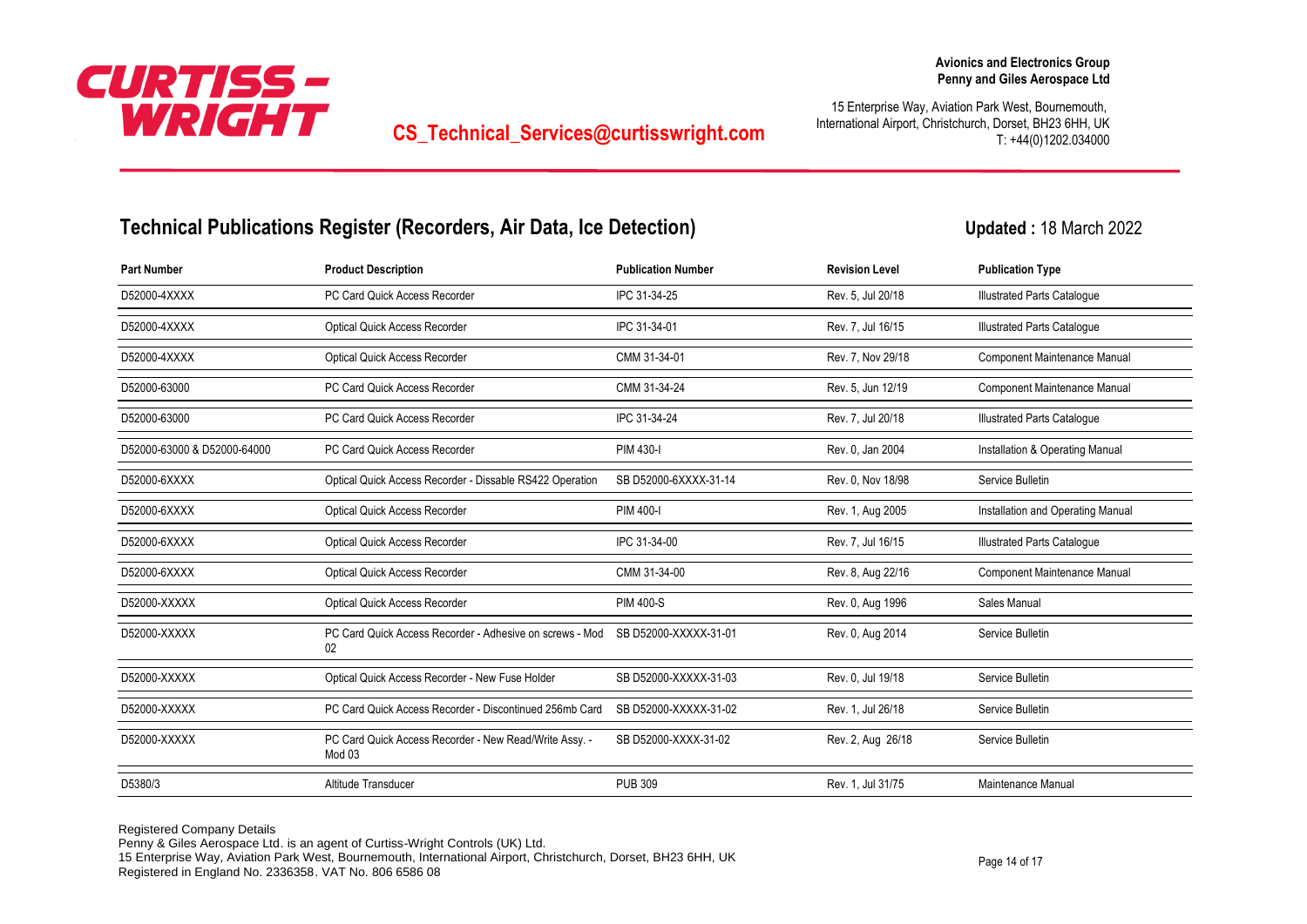

15 Enterprise Way, Aviation Park West, Bournemouth, International Airport, Christchurch, Dorset, BH23 6HH, UK T: +44(0)1202.034000

# **Technical Publications Register (Recorders, Air Data, Ice Detection)**

**Updated :** 18 March 2022

| <b>Part Number</b> | <b>Product Description</b>                                  | <b>Publication Number</b> | <b>Revision Level</b> | <b>Publication Type</b>                                       |
|--------------------|-------------------------------------------------------------|---------------------------|-----------------------|---------------------------------------------------------------|
| D5466              | True Airspeed Transmitter                                   | CMM 34-10-00              | Rev. 3, Feb 03/14     | <b>CMM</b>                                                    |
| D60227             | Air Data Sensor                                             | CMM 34-11-26 (PUB 370)    | Rev. 0, Nov 05/93     | Component Maintenance Manual / Illustrated<br>Parts Catalogue |
| D60268             | Digitas Obsolescence                                        | SIL D60268 DIGITAS ADC    | Rev. 0, Apr 05/17     | Service Information Letter                                    |
| D60268             | Air Data Sensor                                             | CMM 34-11-22              | Rev. 0, Oct 22/93     | Component Maintenance Manual / Illustrated<br>Parts Catalogue |
| D60286             | Air Data Module                                             | CMM 34-14-12              | Rev. 0, May 31/97     | Component Maintenance Manual / Illustrated<br>Parts Catalogue |
| D60288             | Pitot Static Leak Tester (See PUB 139)                      | <b>PIM 408-T</b>          | Rev. 0, Jun 1996      | <b>Technical Manual</b>                                       |
| D60323             | Contran                                                     | CMM 23-51-01              | Rev. 1, Apr 25/95     | Overhaul Manual (See PUB 367)                                 |
| D60340MK           | Computer Controlled Air Data Test Set - 2                   | <b>PIM 415-R</b>          | Rev. 0, Mar 2010      | Calibration Reference Manual                                  |
| D60340MK           | Computer Controlled Air Data Test Set 2- Backlight Inverter | SB D60340-31-1            | Rev. 0, May 2010      | Service Bulletin                                              |
| D60340MK           | Computer Controlled Air Data Test Set                       | <b>PUB 376</b>            | Rev. 1, Apr 2010      | <b>Technical Manual</b>                                       |
| D60340MK           | Computer Controlled Air Data Test Set                       | SIL D60340MK-31-01        | Rev. 2, Mar 21/19     | Service Information Letter                                    |
| D60340MK           | Computer Controlled Air Data Test Set                       | <b>PIM 415-O</b>          | Rev. 2, Nov 04/19     | PIM                                                           |
| D60340MK           | Computer Controlled Air Data Test Set                       | CMM 34-12-03              | Rev. 2, Sep 18/17     | <b>Component Maintenance Manual</b>                           |
| D60340MK           | CCADTS2                                                     | <b>PUB 144</b>            | Rev. 5, Jan 2010      | PUB/CMM                                                       |
| D60344             | Measuring Head                                              | CMM 30-81-01              | Rev. 5, May 13/21     | Component Maintenance Manual / Illustrated<br>Parts Catalogue |

Registered Company Details

Penny & Giles Aerospace Ltd. is an agent of Curtiss-Wright Controls (UK) Ltd. 15 Enterprise Way, Aviation Park West, Bournemouth, International Airport, Christchurch, Dorset, BH23 6HH, UK Registered in England No. 2336358. VAT No. 806 6586 08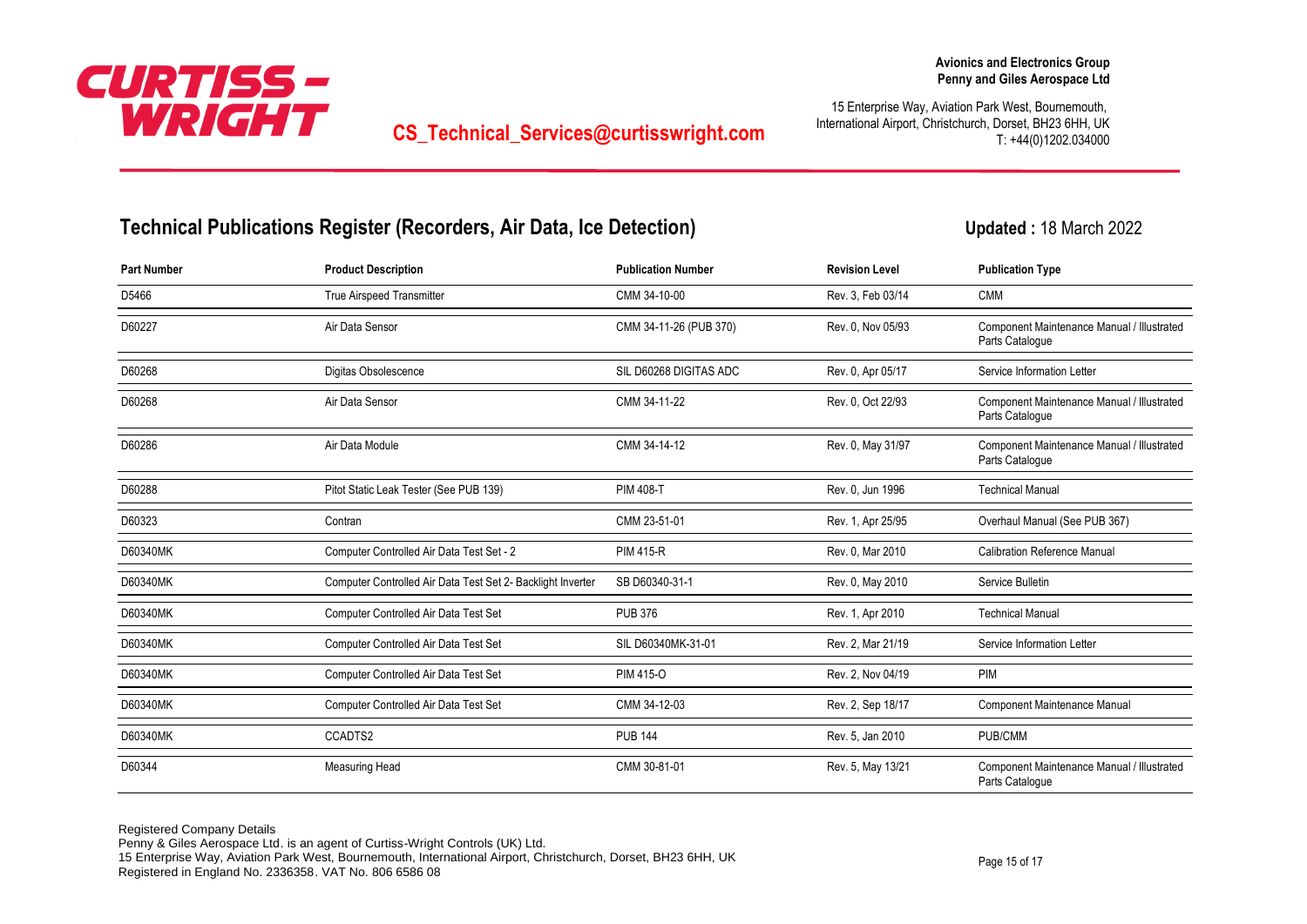

15 Enterprise Way, Aviation Park West, Bournemouth, International Airport, Christchurch, Dorset, BH23 6HH, UK T: +44(0)1202.034000

## **Technical Publications Register (Recorders, Air Data, Ice Detection)**

| <b>Part Number</b>          | <b>Product Description</b>                                 | <b>Publication Number</b>   | <b>Revision Level</b> | <b>Publication Type</b>                                       |
|-----------------------------|------------------------------------------------------------|-----------------------------|-----------------------|---------------------------------------------------------------|
| D60344, D60344-X, D51648-XX | ISDS Measuring Head Protective Cover                       | <b>SIL ISDS-30-01</b>       | Rev. 2, Aug 07/15     | Service Information Letter                                    |
| D60345                      | <b>Electronic Unit</b>                                     | CMM 30-81-02                | Rev. 5, Feb 07/02     | Component Maintenance Manual / Illustrated<br>Parts Catalogue |
| D60348-03 & D51648-04       | Icing Severity Detection System - Mearsuring Head to Mod 1 | SB D60348-30-01             | Rev. 0. Jun 04/14     | Service Bulletin                                              |
| D60350MKXXXXXX              | Air Data Sensor (Generic)                                  | CMM 34-11-25 (PUB 369)      | Rev. 1, Feb 14/18     | Component Maintenance Manual / Illustrated<br>Parts Catalogue |
| D60361                      | Multi-Channel Air Data Test Set                            | CMM 34-12-01 (PUB 374)      | Rev. 0, Oct 09/95     | Component Maintenance Manual / Illustrated<br>Parts Catalogue |
| D60381 MK241114             | Air Data Sensor                                            | IPC 34-14-24                | Rev. 2, Jan 12/04     | <b>Illustrated Parts Cataloque</b>                            |
| D60381MK231319              | Air Data Sensor                                            | CMM 34-10-22                | Rev 1, May 08/06      | Component Maintenance Manual / Illustrated<br>Parts Catalogue |
| D60381MK241110              | Air Data Sensor                                            | CMM 34-14-14                | Rev. 0, Dec 01/97     | Component Maintenance Manual / Illustrated<br>Parts Catalogue |
| D60381MK241114              | Air Data Sensor                                            | CMM 34-14-24                | Rev. 3, Sep 10/20     | Component Maintenance Manual / Illustrated<br>Parts Catalogue |
| D60383                      | Computer Controlled Air Data Test Set - 2000               | <b>PIM 416-R</b>            | Rev. 0. Jun 1998      | <b>Calibration Reference Manual</b>                           |
| D60383                      | Computer Controlled Air Data Test Set - 2000               | <b>PIM 416-O</b>            | Rev. 0, Jun 1998      | <b>Operators Manual</b>                                       |
| <b>PV747</b>                | Long Term Recorder                                         | CMM 31-30-36                | Rev. 2, Jan 03/75     | Component Maintenance Manual                                  |
| S65-5366-71S                | <b>ISSKOR Wi-Fi Antenna</b>                                | 21300-A-46-11-01-00A-920A-A | Rev. 4, Aug 08/20     | <b>IRKUT Data Module</b>                                      |
| SA108786/1                  | Manufacturer's Test Interface 3 Software                   | <b>PIM 406-O</b>            | Rev. 0, Apr 1996      | <b>Operators Manual</b>                                       |